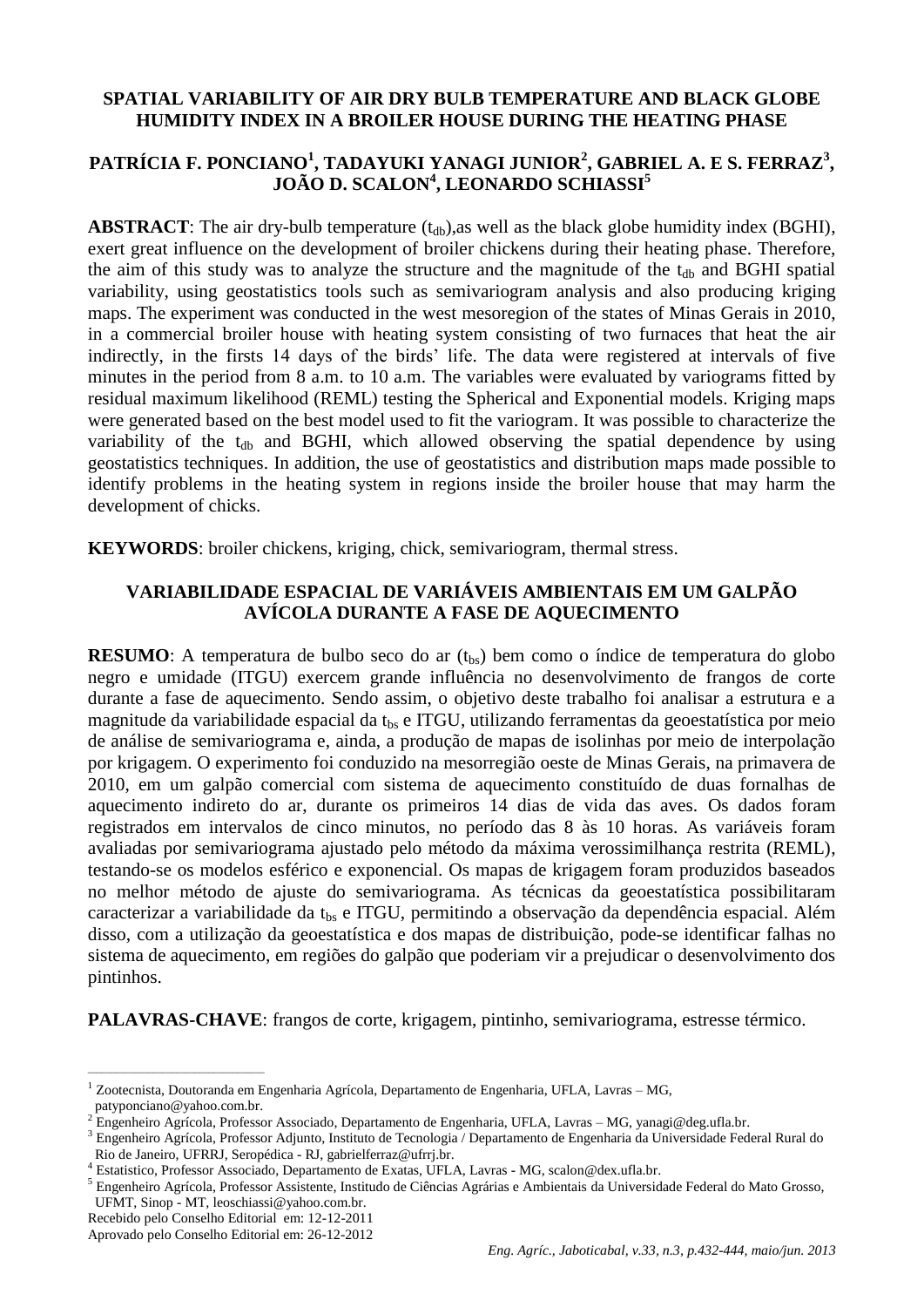### **INTRODUCTION**

Data of thermal comfort for chicks shows that both heat and cold stress during the first weeks of life can cause weight loss and other damages to the animal's health (MOURA et al., 2008). The initial development of the chick is critical to the performance of the broiler until the end of the production cycle (TEIXEIRA et al., 2009).

In the first few days after hatching, the chick is considered a poikilotherm animal, i.e., their body temperature undergoes variations according to air temperature. This is because these birds have neither mature thermoregulatory systems, nor enough energy reserves to be able to adapt to adverse environmental conditions.

Thus, in order to meet the thermal comfort requirements for the birds, heating is essential in early life and the animal's proper development depends on it. It is known that intensive farming systems has a direct influence on the animal's comfort and welfare, and on the expression of natural behaviors, affecting the productive performance of birds (VIGODERIS et al., 2010). Hence, it is important to adept the environmental settings to ideal conditions for the welfare of young birds.

Homogeneity of variances is expected in a production environment, within the facility, and according to YANAGI JR. et al. (2011), these variables can be evaluated through spatialization. Among the ways of analyzing the spatial variables, the geostatistics modeling is highlighted, because it allows a quantitative description of the spatial variability of microclimatic attributes in broiler houses and an unbiased estimate with minimum variance of values for these attributes in non-sampled locations (ISAAKS & SRIVASTAVA, 1989). This tool also allows seeing through contour maps, the distribution of variables within a broiler house. Thus, the objective of this study was to analyze the structure and magnitude of spatial variability for dry-bulb temperature  $(t_{db})$  and black-globe humidity index (BGHI) in a broiler house during the heating phase of chicks, using geostatistics tools through semivariogram analysis and also the production of contour map through interpolation by kriging.

### **MATERIAL E METHODS**

The study was carried out in a commercial broiler house in the west mesoregion of Minas Gerais State (20°12'02'' south latitude and 45°02'08'' longitude west of Greenwich), from September  $28<sup>th</sup>$  to October 11<sup>th</sup>, during the spring season of 2010.

The broiler house was northeast-southwest oriented (approximately 13 m x 160 m x 3 m high), with roofing of 6 mm thick cement fiber, concrete floor and bed of rice husk. Double yellow side curtains were used on the broiler house (one internal and one external) and in the ceilling, the curtain was positioned at the high of 2.45 m from the floor. The internal curtains were drawn on the fifth day of life and the external were managed according to the weather conditions throughout the experimental period. The area inside the broiler house was limited by the plywood boards so the chicks would stay as close to the heating systems as possible. As the animals grew, these plywood boards were removed so the area available to animals increased. At the beginning of the experiment, in the first day of life, the birds were distributed at a lodging density of 54 birds per m². Subsequently, the area was increased in order to reduce the lodging density, gradually, until 13 birds per m² at the end of the heating phase.

The heating system installed in the broiler house consisted of two furnaces for indirect heating of the air using biomass (wood) as fuel, built by hand with bricks, mud and dung on iron structure (Figure 1). The furnaces were located 40 m away from each other. Each furnace was 1.88 m long, 1.27 m wide and 1.58 m high. A three-phase motor (2206 W or 3 CV, and 1725 rpm) was used for this operation, which sent the heated air through a tube with 10 cm in diameter.

Twenty eight thousand Cobb male chicks 1-14 days old were housed in the broiler house and the birds had *ad libitum* access to water throughout the experimental period. The diets provided to the animals were formulated to meet nutrient requirements for different stages of growth.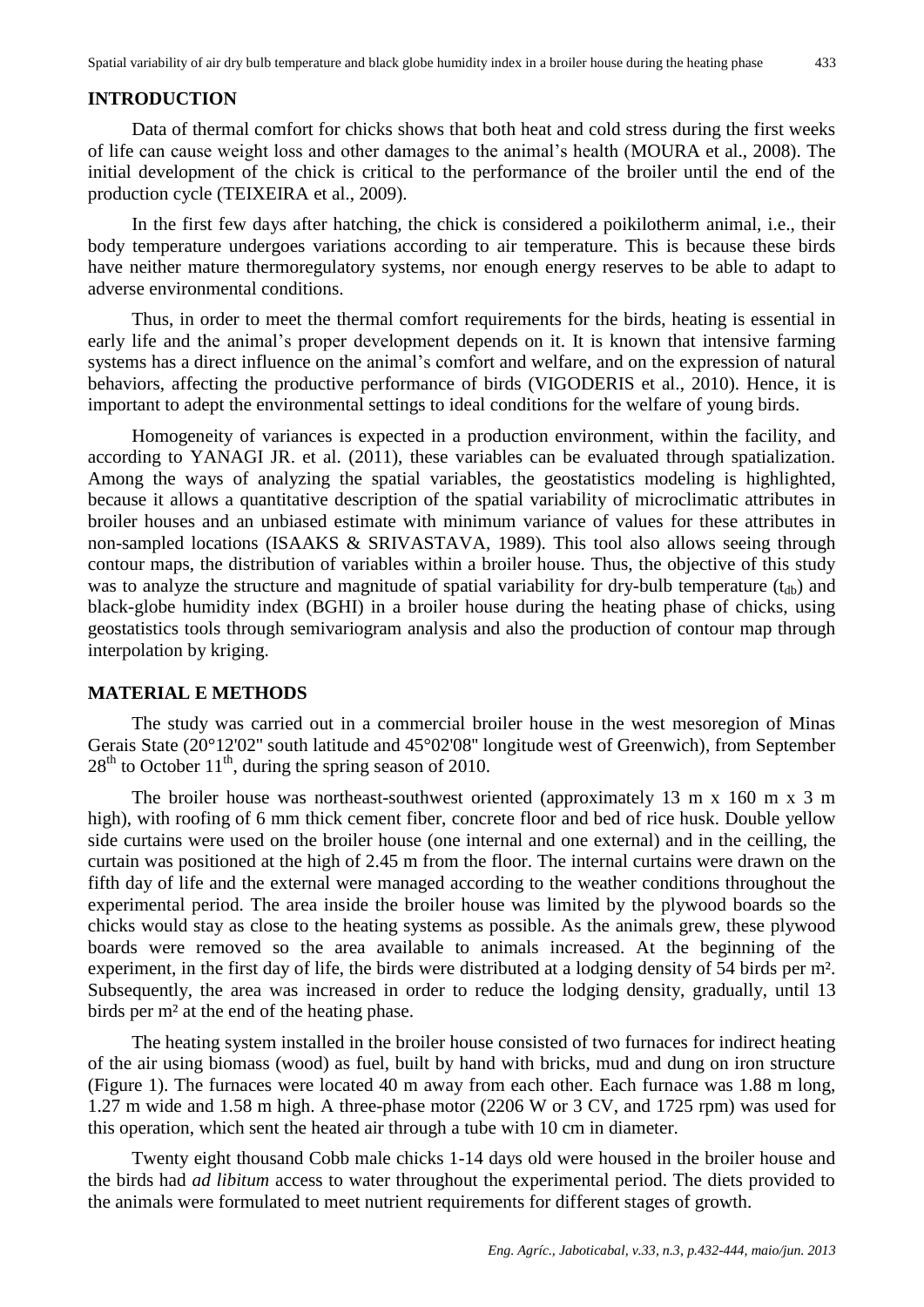

FIGURE 1. Furnace for indirect air heating (a) side view, (b) front view, (c) rear view.

To characterize the thermal environment,  $t_{db}$ , dew-point temperature  $(t_{dp})$ , relative humidity and black globe temperature  $(t_{bg})$ , measurements were taken. After, the BGHI was calculated through the equation developed by Buffington et al. (1981).

For the spatial distribution of dataloggers and to perform the  $t_{db}$  and BGHI mapping, a geographic coordinate was refereed (in meters) for the broiler house, taking as starting point the coordinates (0;0) located at the western end and as end point the coordinate (13;160) positioned at the east end. The indirect heating furnaces were located at coordinates (6.5;60) and (6.5; 100).

Measurements were taken at a height compatible with the birds size, 10.0 cm over the bed (CORDEIRO et al., 2010), at five minutes interval from 8 a.m. to 10 a.m.  $t_{db}$  dataloggers, model Hobo Pro Series, from the manufacturer Onset<sup>®</sup>, were used, with an accuracy of  $\pm$  3% of reading, kept in cages of wire mesh so the animals would not damage them.

The position of the dataloggers changed as the placement of the plywood changed so that when the dataloggers registered the condition in which the birds were submitted, as illustrated in Figure 2. Considering W is the width of the available area for birds and L is the length. W was 8 m and L was 62 m to the  $1<sup>st</sup>$  until the  $5<sup>th</sup>$  day of birds life. To the day 6 and 7, W was 11.06 m and L was 62 m. From the day 8 to the day 13, W was 11.06 m and L was 74.4 m. The day  $14<sup>th</sup>$  presented W equal to 13 m and L equal to 74.4 m. The positioning of containment plates was established on the first day of the chicks' life, and was changed in the sixth, the eighth and the fourteenth day.



FIGURE 2. Positioning scheme of sensors/dataloggers in broiler house.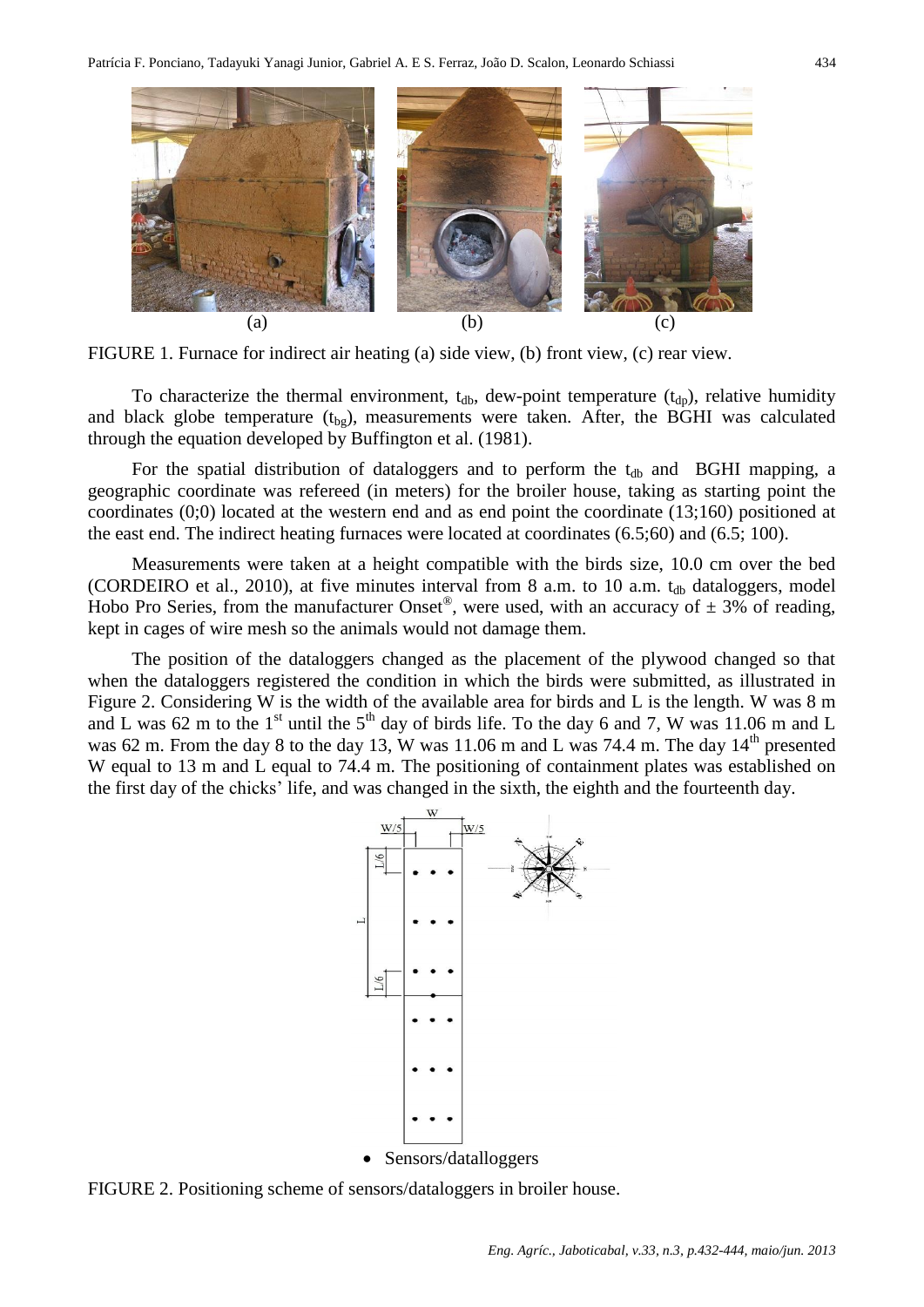The spatial dependence of the  $t_{db}$  and BGHI in the broiler house during the heating phase of chicks was examined by semivariogram adjustments, and interpolation by ordinary kriging. The classical semivariogram was estimated by equation 1 (BACHMAIER & BACKERS, 2008).

$$
\hat{\gamma}(h) = \frac{1}{2N(h)} \sum_{i=1}^{N(h)} [Z(x_i) - Z(x_i + h)]^2
$$
 (1)

where N (h) is the number of experimental pairs of observations Z  $(x_i)$  and Z  $(x_i + h)$  separated by a distance h. The semivariogram is represented by the graph  $\hat{y}(h)$  versus h. From the adjustment of a mathematical model to the calculated values of  $\hat{\gamma}(h)$ , the coefficients of the theoretical model for semivariogram called the nugget variance,  $C_0$ ; sill variance,  $C_0 + C_1$ , and the range "a", as described by BACHMAIER & BACKERS (2008).

The spatial dependence index of the studied attributes was calculated by dividing the nugget variance (C0) by the sill  $(C0 + C1)$  and multiplying them by 100, as follows,  $(C0/C0+C1)*100$ . It was analyzed by the classification suggested by CAMBARDELLA et al. (1994) which considers as strong spatial dependence the semivariograms that have a nugget effect when  $\langle 25\%$  from the sill, moderate when between 25 and 75% and low when >75%.

The semivariogram adjustment method used was the Residual Maximum Likelihood (REML) that has been suggested for small data sets. According to DIGGLE & RIBEIRO JR. (2007) and KERRY & OLIVER (2007), for small samples, this estimator generally results in less biased estimates. The REML method uses combinations of data rather than working with the original data and according to MARCHANT & LARK (2007), this method estimates the random and deterministic components of variation, with lower tendency.

The spherical and exponential models were tested for the empirical semivariogram adjustment. To choose the best model, the cross-validation data was taken into account (FARACO et al. 2008, JOHANN et al. 2010 and FERRAZ et al., 2012). According ISAAKS & SRIVASTAVA (1989), the cross-validation is the technique for errors evaluation of estimates to compare predicted values to the sampled. One can draw some useful values for the choice of method such as mean error (ME), standard deviation of the mean errors  $(SD<sub>ME</sub>)$ , standardized error  $(SE)$ , and standard deviation of standardized error  $(SD_{SE})$ .

The selection criteria based on cross-validation must find the value for ME and SE closer to zero, the value  $SD<sub>ME</sub>$  must be the smallest, and the value of  $SD<sub>SE</sub>$  should be the closest to one (ISAAKS & SRIVASTAVA, 1989).

After adjusting the semivariogram, the interpolation was carried out by ordinary kriging of data in order to enable the visualization of spatial distribution of t<sub>db</sub> and BGHI in the broiler house. The kriging interpolation method is used in geostatistics to predict the value of a variable to a location not sampled through information obtained from sampled data and spatial dependence expressed by the semivariogram between neighboring samples (ISAAKS & SRIVASTAVA, 1989).

For the geostatistics analysis and for the plotting of contour maps the R statistical computing system (R DEVELOPMENT CORE TEAM, 2011) was used, through the geoR package (RIBEIRO JUNIOR & DIGGLE, 2001).

#### **RESULTS AND DISCUSSION**

To characterize the thermal environment during the data sampling stage, the graphs of the frequency of occurrence (%) for each  $t_{db}$  ( $^{\circ}$ C) and BGHI that occurred during the fourteen evaluated days were produced (Figure 3). It was observed  $t_{db}$  ranging from 23.20°C to 34.85°C in the first week and 22.90°C to 33.59°C in the second week of life. BGHI ranged from 74.90 to 91.95 in the first week, and from 74.46 to 90.11 in the second week (Figure 3, Table 1). OLIVEIRA et al. (2006) claimed that in the first week of life, the  $t_{db}$  should be between 32 and 34 $\degree$ C and in the second week, 30 to 32°C. The same authors considered comfortable BGHI values from 77 to 81.3 on the first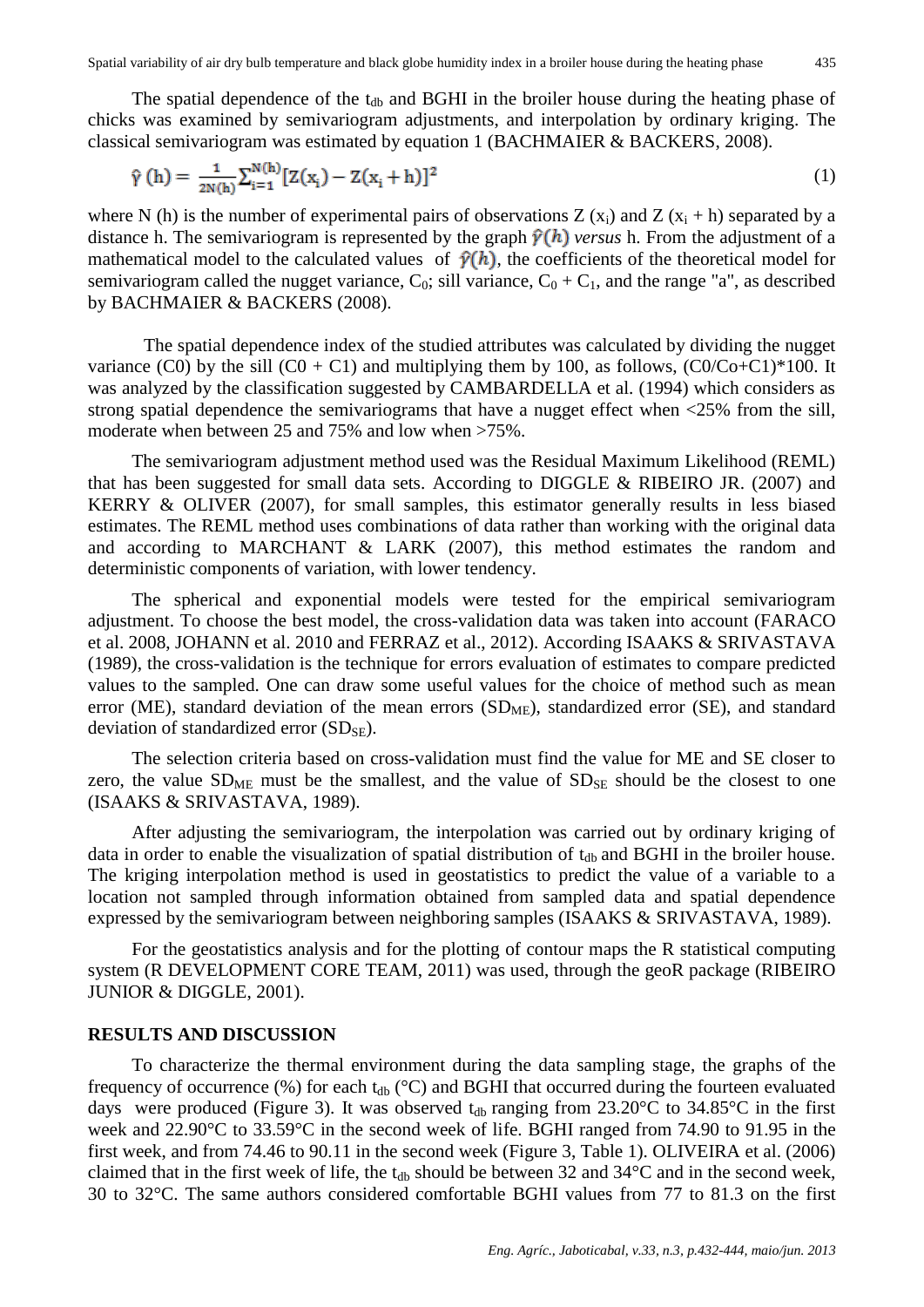week and from 74.5 to 77.0 for the second week. It is observed that both the first and the second week, at times, the t<sub>db</sub> and BGHI were considered outside of the recommended for this age group.

According to MOURA et al. (2010) when the values of the environmental variables are above or below the ranges considered ideal for broilers it might affect negatively the performance and poultry production.



FIGURE 3. Frequency of occurrence of dry-bulb temperature  $(FO-t_{db})$  (%) (a) and black-globe humidity index (FO-BGHI) (%) (b) occurred in the broiler house during the 14 experimental days.

According to TEIXEIRA et al. (2009) and CORDEIRO et al. (2010), the first weeks of bird's life are the most critical and mistakes made at this stage will not be corrected to the satisfaction in the future and this will affect the final performance of birds. Hence the importance of adapting the environment to the ideal conditions for the welfare of young bird as well as of ensuring a uniform distribution of  $t_{db}$  and BGHI along the broiler house where the animals are housed.

From the minimum and maximum analysis, and also the mean of the attributes presented on Table 1 it is possible to observe the existence of a variation in the data.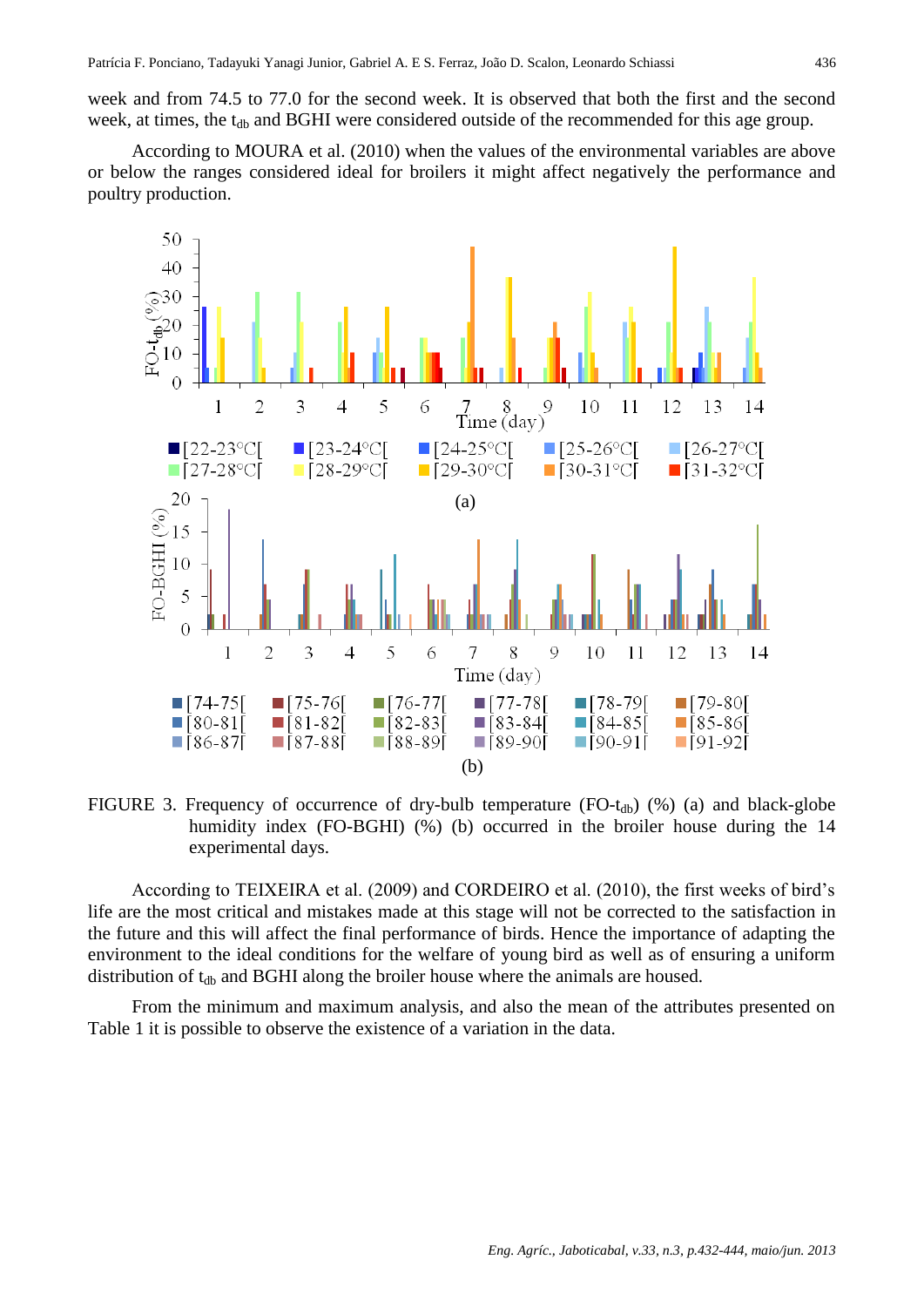|                                   | Min                                                                                         |            | <b>Mean</b> | <b>Medium</b> | <b>Standard deviation</b> | <b>Variance</b> | CV   |  |  |  |  |
|-----------------------------------|---------------------------------------------------------------------------------------------|------------|-------------|---------------|---------------------------|-----------------|------|--|--|--|--|
| Day                               |                                                                                             | <b>Max</b> |             |               |                           |                 |      |  |  |  |  |
| $\mathbf{1}$                      | Dry-bulb temperature $(t_{db})$<br>6.98<br>23.20<br>29.00<br>26.73<br>28.80<br>2.64<br>9.88 |            |             |               |                           |                 |      |  |  |  |  |
| $\mathbf{2}$                      | 26.34                                                                                       | 29.10      | 27.58       | 27.40         |                           |                 | 3.20 |  |  |  |  |
|                                   |                                                                                             |            |             |               | 0.88<br>0.78              |                 |      |  |  |  |  |
| $\mathfrak{Z}$                    | 25.95                                                                                       | 31.52      | 27.91       | 27.91         | 1.30<br>1.69              |                 | 4.65 |  |  |  |  |
| $\overline{4}$                    | 27.30                                                                                       | 31.93      | 29.11       | 29.05         | 1.35<br>1.84              |                 | 4.65 |  |  |  |  |
| 5                                 | 25.40                                                                                       | 34.85      | 28.50       | 28.10         | 2.54<br>6.48              |                 | 8.93 |  |  |  |  |
| $\sqrt{6}$                        | 27.40                                                                                       | 33.59      | 29.98       | 29.60         | 2.00                      | 3.99            | 6.66 |  |  |  |  |
| $\tau$                            | 27.10                                                                                       | 33.59      | 29.83       | 30.00         | 1.46                      | 2.14            | 4.90 |  |  |  |  |
| $\,8\,$                           | 26.30                                                                                       | 32.76      | 29.23       | 29.20         | 1.30                      | 1.68            | 4.43 |  |  |  |  |
| 9                                 | 27.80                                                                                       | 33.59      | 30.09       | 30.00         | 1.51                      | 2.29            | 5.03 |  |  |  |  |
| 10                                | 25.20                                                                                       | 30.71      | 27.91       | 28.00         | 1.36                      | 1.86            | 4.88 |  |  |  |  |
| 11                                | 26.30                                                                                       | 31.52      | 28.29       | 28.60         | 1.49                      | 2.21            | 5.26 |  |  |  |  |
| 12                                | 24.90                                                                                       | 31.52      | 28.61       | 29.10         | 1.55                      | 2.41            | 5.43 |  |  |  |  |
| 13                                | 22.90                                                                                       | 30.71      | 26.86       | 26.90         | 2.12                      | 4.50            | 7.90 |  |  |  |  |
| 14                                | 25.60                                                                                       | 30.31      | 27.91       | 28.25         | 1.13                      | 1.29            | 4.06 |  |  |  |  |
| Black globe humidity index (BGHI) |                                                                                             |            |             |               |                           |                 |      |  |  |  |  |
| $\mathbf{1}$                      | 74.90                                                                                       | 83.39      | 80.07       | 83.09         | 3.87                      | 14.97           | 4.83 |  |  |  |  |
| $\mathbf{2}$                      | 79.49                                                                                       | 83.53      | 81.30       | 81.05         | 1.29                      | 1.67            | 1.59 |  |  |  |  |
| 3                                 | 78.92                                                                                       | 87.08      | 81.79       | 81.78         | 1.90                      | 3.62            | 2.33 |  |  |  |  |
| $\overline{4}$                    | 80.90                                                                                       | 87.68      | 83.55       | 83.46         | 1.98                      | 3.94            | 2.37 |  |  |  |  |
| 5                                 | 78.12                                                                                       | 91.95      | 82.65       | 82.07         | 3.73<br>13.88             |                 | 4.51 |  |  |  |  |
| $\sqrt{6}$                        | 81.05                                                                                       | 90.11      | 84.83       | 84.27         | 2.92                      | 8.55            | 3.45 |  |  |  |  |
| $\tau$                            | 80.61                                                                                       | 90.11      | 84.61       | 84.85         | 2.14                      | 4.58            | 2.53 |  |  |  |  |
| $8\,$                             | 79.43                                                                                       | 88.89      | 83.73       | 83.68         | 1.90                      | 3.60            | 2.27 |  |  |  |  |
| 9                                 | 81.63                                                                                       | 90.11      | 84.98       | 84.85         | 2.21                      | 4.91            | 2.61 |  |  |  |  |
| 10                                | 77.82                                                                                       | 85.89      | 81.80       | 81.92         | 2.00                      | 3.98            | 2.44 |  |  |  |  |
| 11                                | 79.43                                                                                       | 87.08      | 82.35       | 82.80         | 2.18<br>4.75              |                 | 2.65 |  |  |  |  |
| 12                                | 77.38                                                                                       | 87.08      | 82.81       | 83.53         | 2.28                      | 5.18            | 2.75 |  |  |  |  |
| 13                                | 74.46                                                                                       | 85.89      | 80.25       | 80.31         | 3.11                      | 9.65            | 3.87 |  |  |  |  |
| 14                                | 78.41                                                                                       | 85.31      | 81.80       | 82.29         | 1.66                      | 2.76            | 2.03 |  |  |  |  |

TABLE 1. Descriptive statistics for dry bulb temperature  $(t_{db})$  ( $^{\circ}$ C) and the black globe humidity index (BGHI) in the first 14 days of the bird's life.

However, only knowledge of this amplitude is not sufficient to identify the locations where the high and low values of  $t_{db}$  and BGHI occur. In this case the use of geostatistics tools is necessary so the identification of the spatial variability of the data, as well as to perform the making of the map in order to enable precise management of the necessary interventions (FERRAZ et al., 2012).

When performing geostatistics analysis, only on day 2, 3, 8, 11 and 14 there were spatial variability for t<sub>db</sub> inside the broiler house expressed by the semivariogram (Table 2 and Figure 4).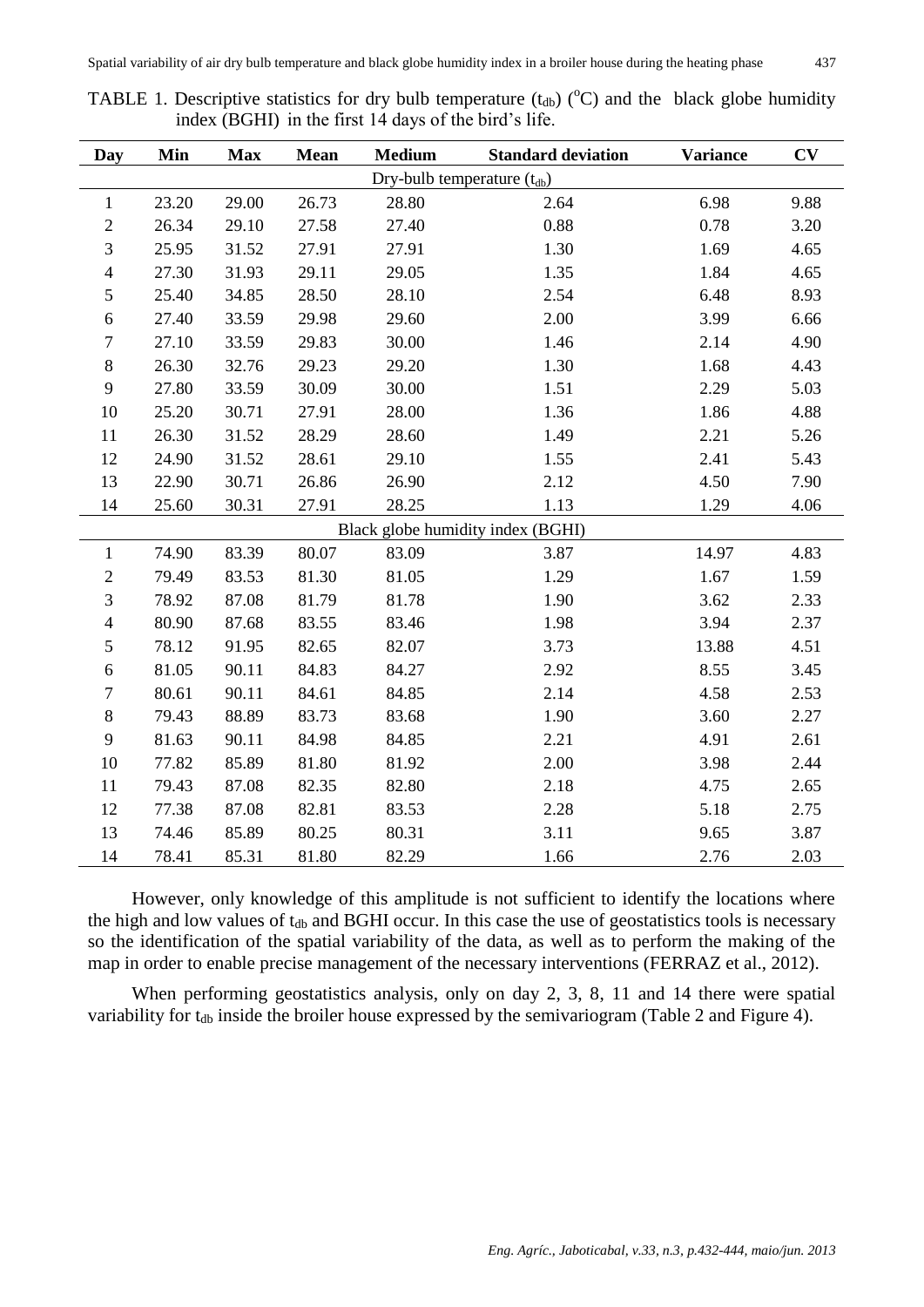TABLE 2. Days of life of the chicks, methods, models and estimated parameters of experimental semivariogram for broiler house dry bulb temperature and the black globe humidity index.

| Day | Method                                   | Model     | $_{\rm C0}$ | C <sub>1</sub> | $CO + C1$ | a      | <b>SDI</b> | <b>ME</b> | $SD_{EM}$ | <b>SE</b> | $SD_{SE}$ |  |  |
|-----|------------------------------------------|-----------|-------------|----------------|-----------|--------|------------|-----------|-----------|-----------|-----------|--|--|
|     | Drybulb temperature $(t_{db})$           |           |             |                |           |        |            |           |           |           |           |  |  |
| 2   | <b>REML</b>                              | Spherical | 0.455       | 0.401          | 0.856     | 22.324 | 53.13      | 0.0017    | 0.8867    | 0.0009    | 1.0457    |  |  |
| 3   | <b>REML</b>                              | Spherical | 1.488       | 0.208          | 1.695     | 10.496 | 87.76      | $-0.0060$ | 1.3825    | $-0.0022$ | 1.0341    |  |  |
| 8   | <b>REML</b>                              | Spherical | 1.264       | 0.434          | 1.698     | 9.753  | 74.44      | $-0.0076$ | 1.3341    | $-0.0029$ | 1.0247    |  |  |
| 11  | <b>REML</b>                              | Spherical | 1.289       | 0.934          | 2.223     | 4.225  | 57.98      | $-0.0062$ | 1.5631    | $-0.0021$ | 1.0288    |  |  |
| 14  | <b>REML</b>                              | Spherical | 0.288       | 1.014          | 1.302     | 4.789  | 22.11      | $-0.0162$ | 1.1353    | $-0.0073$ | 1.0225    |  |  |
|     | <b>Black Globe Humidity Index (BGHI)</b> |           |             |                |           |        |            |           |           |           |           |  |  |
| 2   | <b>REML</b>                              | Spherical | 0.975       | 0.860          | 1.835     | 22.325 | 53.13      | 0.0025    | 1.2983    | 0.0009    | 1.0457    |  |  |
| 3   | <b>REML</b>                              | Spherical | 3.189       | 0.445          | 3.634     | 10.496 | 87.76      | $-0.0087$ | 2.0241    | $-0.0022$ | 1.0341    |  |  |
| 8   | <b>REML</b>                              | Spherical | 2.710       | 0.930          | 3.640     | 9.753  | 74.45      | $-0.0111$ | 1.9533    | $-0.0029$ | 1.0247    |  |  |
| 10  | <b>REML</b>                              | Spherical | 2.260       | 1.731          | 3.991     | 4.341  | 56.63      | $-0.0019$ | 2.0868    | $-0.0005$ | 1.0277    |  |  |
| 11  | <b>REML</b>                              | Spherical | 3.436       | 1.839          | 5.275     | 29.554 | 65.14      | $-0.0371$ | 2.1713    | $-0.0087$ | 1.0266    |  |  |
| 12  | <b>REML</b>                              | Spherical | 3.683       | 2.916          | 6.599     | 43.377 | 55.81      | $-0.0336$ | 2.2812    | $-0.0076$ | 1.0336    |  |  |
| 13  | <b>REML</b>                              | Spherical | 6.524       | 5.097          | 11.621    | 41.811 | 56.14      | $-0.0328$ | 3.0041    | $-0.0056$ | 1.0280    |  |  |
| 14  | <b>REML</b>                              | Spherical | 0.623       | 2.169          | 2.792     | 4.796  | 22.32      | $-0.0237$ | 1.6623    | $-0.0073$ | 1.0225    |  |  |

 $C_0$  – Nugget variance;  $C_1$  – Spatially dependent component;  $C_0$ + $C_1$  – Fill variance; a - Range; SDI – Spatial Dependence Index; ME – Mean Error;  $SD<sub>ME</sub>$  – Standard Deviation of the Mean Error;  $SE$  – Standardized Error;  $SD<sub>SE</sub>$  – Standard Deviation of Standardized Error



FIGURE 4. Dry-bulb temperature´s semivariograms on day 2 (a), 3 (b), 8 (c), 11 (d) and 14 (e) adjusted based on the residual maximum likelihood (REML) and by the spherical model.

For the remaining days of the chick's life, it was not possible to find spatial variability of  $t_{db}$ , which may indicate that in these days the system was working to ensure the homogeneity of the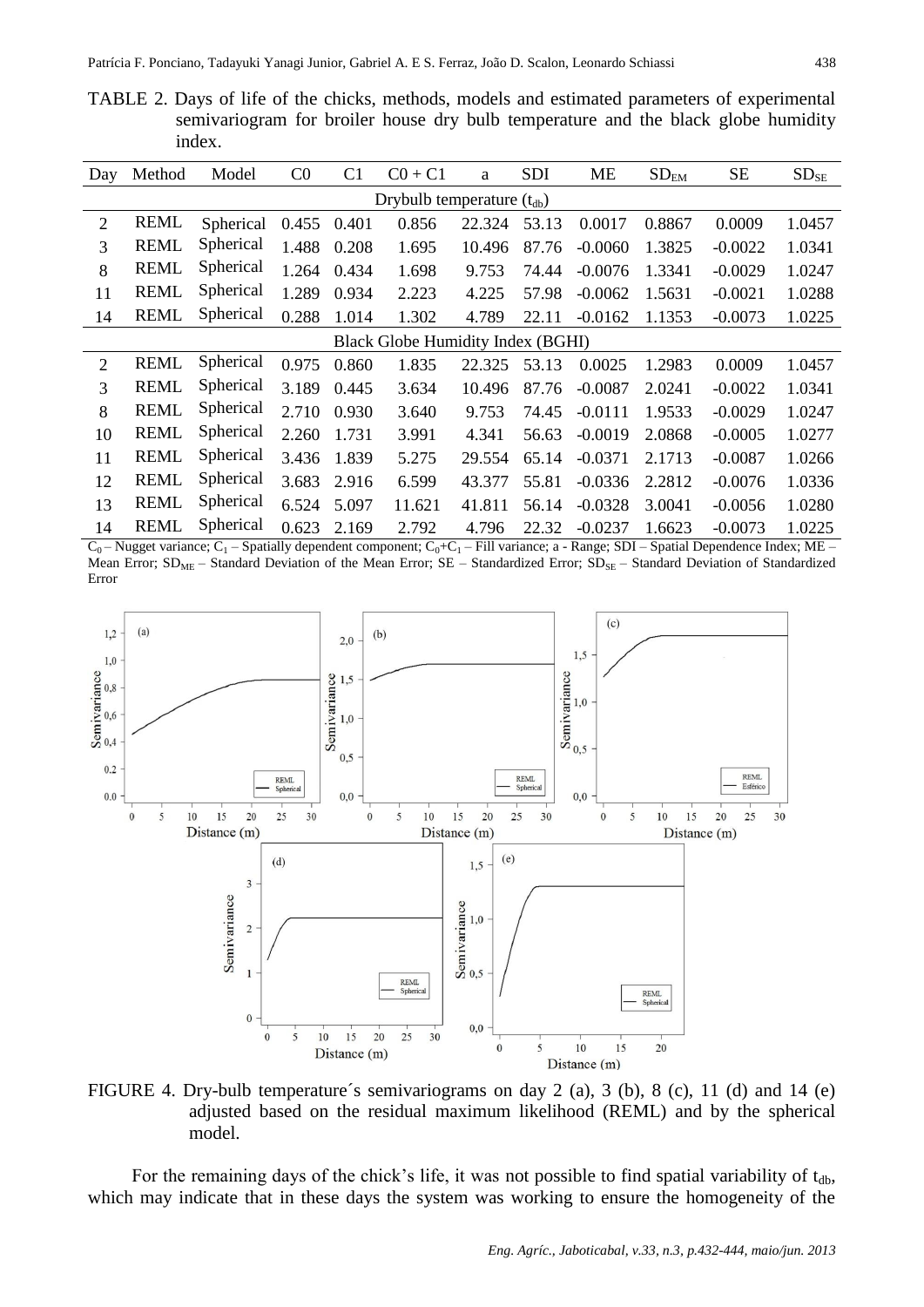spatial distribution of this variable, although it does not guarantee values of  $t_{db}$  within the comfort limit.

To choose the best adjustment of the semivariogram the cross-validation criteria was used. Thus, for both of variables the days that presented spatial variability the semivariograms were adjusted by spherical model, and according to WEBSTER & OLIVER (2007), the spherical model is one of the most frequently used in geostatistics.

On the Table 2 and Figure 5, it is observed that on the days 2, 3, 8, 10, 11, 12, 13 and 14 occurred a spatial variability in BGHI distribution. For the remaining days 1, 4, 5, 6, 7 and 9, it was not possible to find spatial variability of BGHI.

The nugget variance  $(C_0)$  is an important parameter in the semivariogram, and indicates unexplained variability (McBRATNEY & WEBSTER. 1986), considering the distance of sample used, as local variations, analysis errors, sampling errors and other errors. The nugget variance found for the variable  $t_{db}$  on day 2 was 0.4548, on day 3 it was 1.4877, on day 8 it was 1.264, on day 11 it was 1.229 and on day 14 it was 0.2879. The nugget variance to BGHI varied from 0,623 on day 14 to 6.524 on day 13. As it is impossible to quantify the individual contribution of these errors, the nugget variance can be expressed as a percentage of the sill variance, thus facilitating the comparison of the spatial dependence level of the variables under study (TRANGMAR et al., 1985).

According to the classification suggested by CAMBARDELLA et al. (1994) the spatial dependence index (SDI), it was observed to the  $t_{db}$  that only on day 14 there was a strong dependence, and the moderate dependence presented on day 2, day 8 and day 11 and only day 3 showed a low spatial dependence. To the BGHI the strong dependence was presented on day 14, the day 2, 8, 10, 11, 12 and 13 presented moderate dependence while the day 3 and day 8 presented low spatial dependence.

According to CRESSIE (1993), the range determines the spatial extent over which the variable is correlated. In this study, on day 2, the  $t_{db}$  of a given point sampled was correlated in points located up to 22.32 m close to it. On day 3, 8 and 14, the range was 10.49 m, 4.79 m and 9.75 m, respectively. To the BGHI the range values varied from 4.341 m on day 10 to 43.377 m on day 12.

Figure 6 represents the spatial distribution of  $t_{db}$  (°C) on day 2 (a), 3 (b), 8 (c), 11 (d) and 14 (e). On the five represented days, it is possible to observe great variability of  $t_{db}$  inside the broiler house illustrating regions with very low  $t_{db}$ , characterized by bluer colors, and higher  $t_{db}$ , illustrated by redder colors, indicating the high inefficiency of the heating system adopted, both in heating and in keeping this heat evenly.

In Figure 6 (a) and (b) it is possible to observe that day 2 and 3 were the most critical regarding  $t_{db}$ . On day 2 (Figure 6a) there was great variability and the higher dry bulb temperature was observed in the region between 80 to 100 m (considering length) in the broiler house, with 29°C.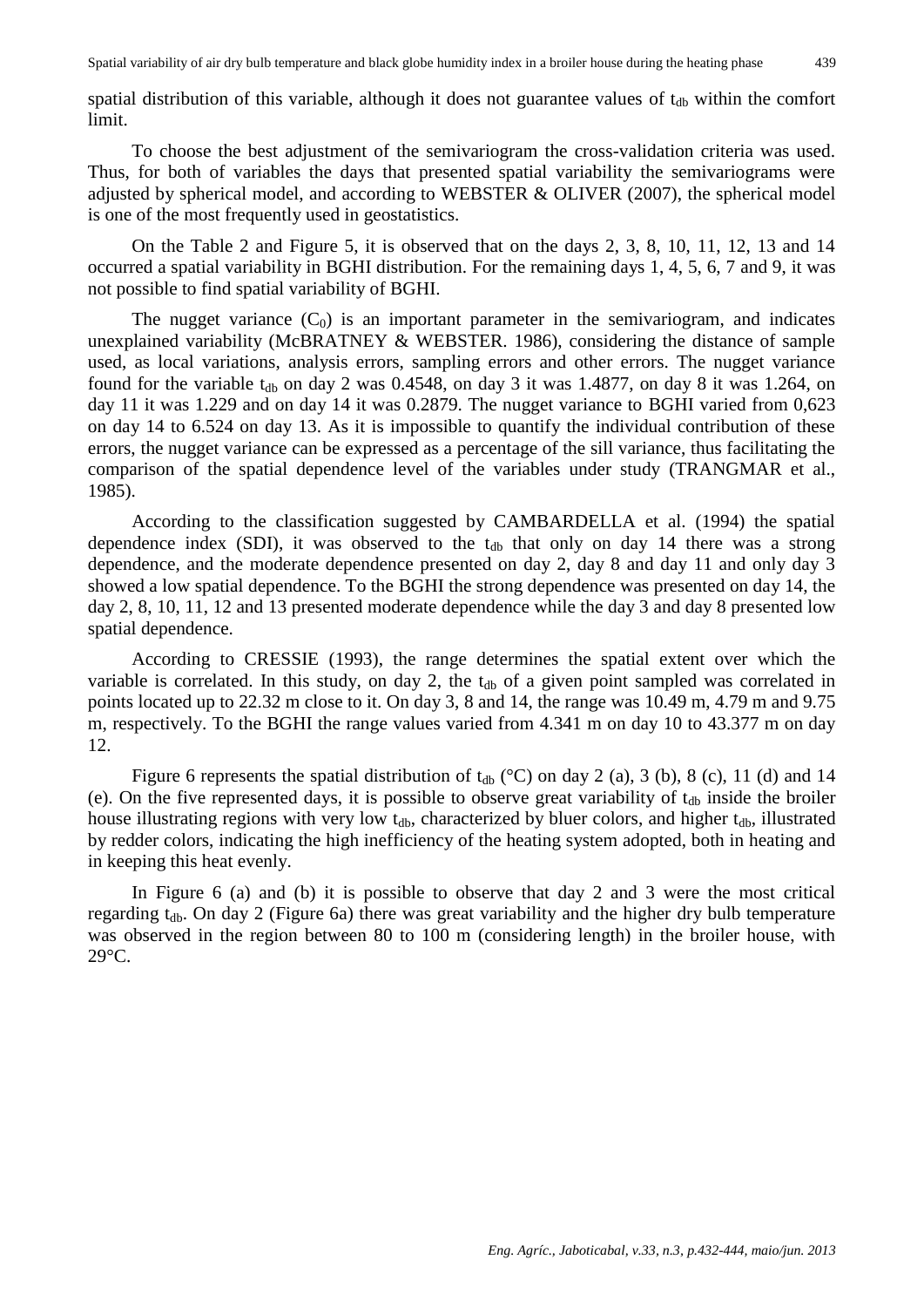

FIGURE 5. BGHI´s semivariograms on day 2 (a), 3 (b), 8 (c), 10 (d), 11 (e), 12 (f), 13 (g) and 14 (h) adjusted based on the residual maximum likelihood (REML) and by the spherical model.

According to OLIVEIRA et al. (2006), the  $t_{db}$  is still far below the ideal dry bulb temperature for poultry at this age. The same variability was observed in the  $t_{db}$  of day 3 (Figure 6b), but the higher dry bulb temperature was found in the region at 65 m of length in the broiler house, with values close to 31°C. This value is still below the recommended for the birds. In other regions in the broiler house, the  $t_{db}$  was found to be much lower than those found close to 65 m in length, indicating that the heater was not heating properly the broiler house to ensure the comfort and homeothermy for the birds.

Looking at the Figures  $6$  (c) and (d) related to the heating of the broiler house on the  $8<sup>th</sup>$  and 11<sup>th</sup> day of life of the bird, respectively, it is possible to note that although uneven, the heating system was able to keep the  $t_{db}$  in most of the broiler house within the limits recommended by OLIVEIRA et al. (2006) for the second week of life of the bird, which is between 28 and 32°C.

Figure 6 (e) illustrates the spatial variability of  $t_{db}$  on the 14<sup>th</sup> day. It is observed that most of the broiler house was within the range of  $t_{db}$  recommended for birds in the second week of life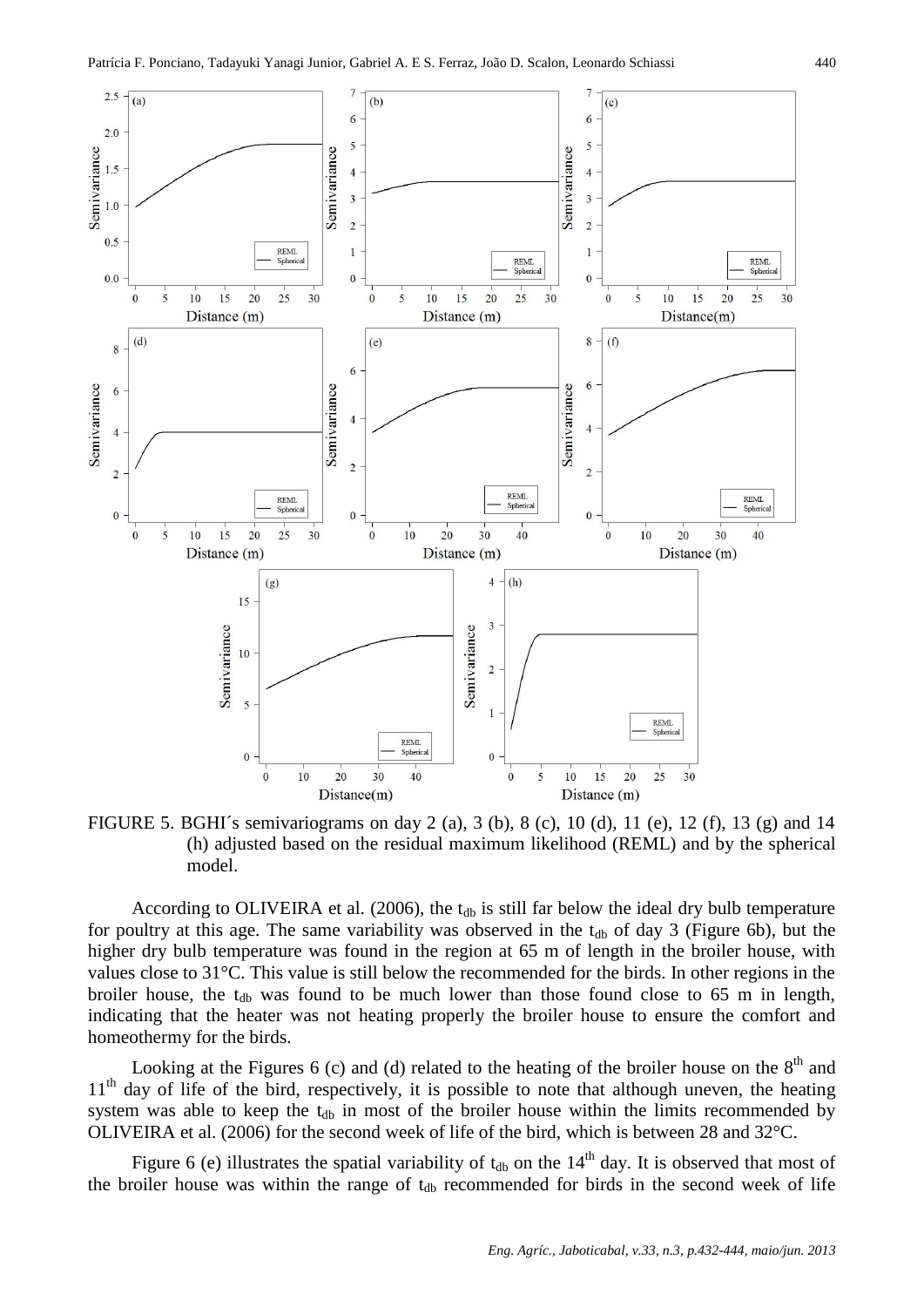

FIGURE 6. Spatial distribution of  $t_{db}$  on day 2 (a), 3 (b), 8 (c), 11 (d) and 14 (e) (°C).

When performing a general analysis of the five observed days, regions where the  $t_{db}$  was consistently higher can be seen, and they are indicated by roughly circular redder regions at the bottom of Figure 5 (a), (b), (c) and (d), with about 60 m in length. The heating system used in this broiler house consisted of two furnaces for indirect heating fueled by wood, located at the coordinates  $(6.5; 60)$  and  $(6.5; 100)$ . The furnace of coordinates  $(6.5; 60)$  was located exactly where these circles occurred.

When the spatial distribution of BGHI is analyzed, it is observed that there were more days with spatial variability than the distribution of  $t_{db}$  (Figure 7). That is because BGHI is not only a variable; it is an index that incorporates the  $t_{db}$ , relative humidity, wind speed and radiation in the form of black globe temperature into a single value. So, BGHI is currently the most widely used index for predicting thermal comfort in hot regions and it can explain better the real comfort condition that chicks are submitted.

In Figure 7 it is possible to see the spatial variability of BGHI in the days  $2$  (a),  $3$  (b),  $8$  (c),  $10$ (d), 11 (e), 12 (f), 13 (g) and 14 (h). Regions with higher values of BGHI are characterized by yellow colors and low BGHI values are illustrated by redder colors.

In the  $2<sup>nd</sup>$  and  $3<sup>th</sup>$  days of chicks' live at Figure 7 (a) and (b), in the most part of the broiler house, the values of BGHI were very higher than the recommended for the comfort of chicks in this period, that is between 77,0 and 81,3 (OLIVEIRA et al., 2006). High values of BGHI might cause stress and discomfort to the chicks.

The days 8, 10, 11, 12, 13 and 14 (Figure 7 c, d, e, f, g and h) represents the second week, which according to OLIVEIRA et al. (2006) the recommended BGHI ranges from 74,5 to 77,0 to broiler. In all of these days the broiler house environment was always above the ideal. It was observed that in these days the higher values of BGHI (81,0 to 86,0) is concentrated between the coordinates 60 to 100. In the broiler house edges, the values of BGHI were lower. In the days 10, 11, 12, 13, and 14, in some parts of these edge regions the values of BGHI were closer of the values recommended by the literature.

SALGADO et al. (2007) claim that when the chicks are in an environment different from the comfort, excessive cooling or excess of heating, it results in lower productivity, also affecting the growth and health of birds, which, in the extremely cases, it can cause an increase in mortality of the lots. So it is very important to maintain a comfort environment to the animals.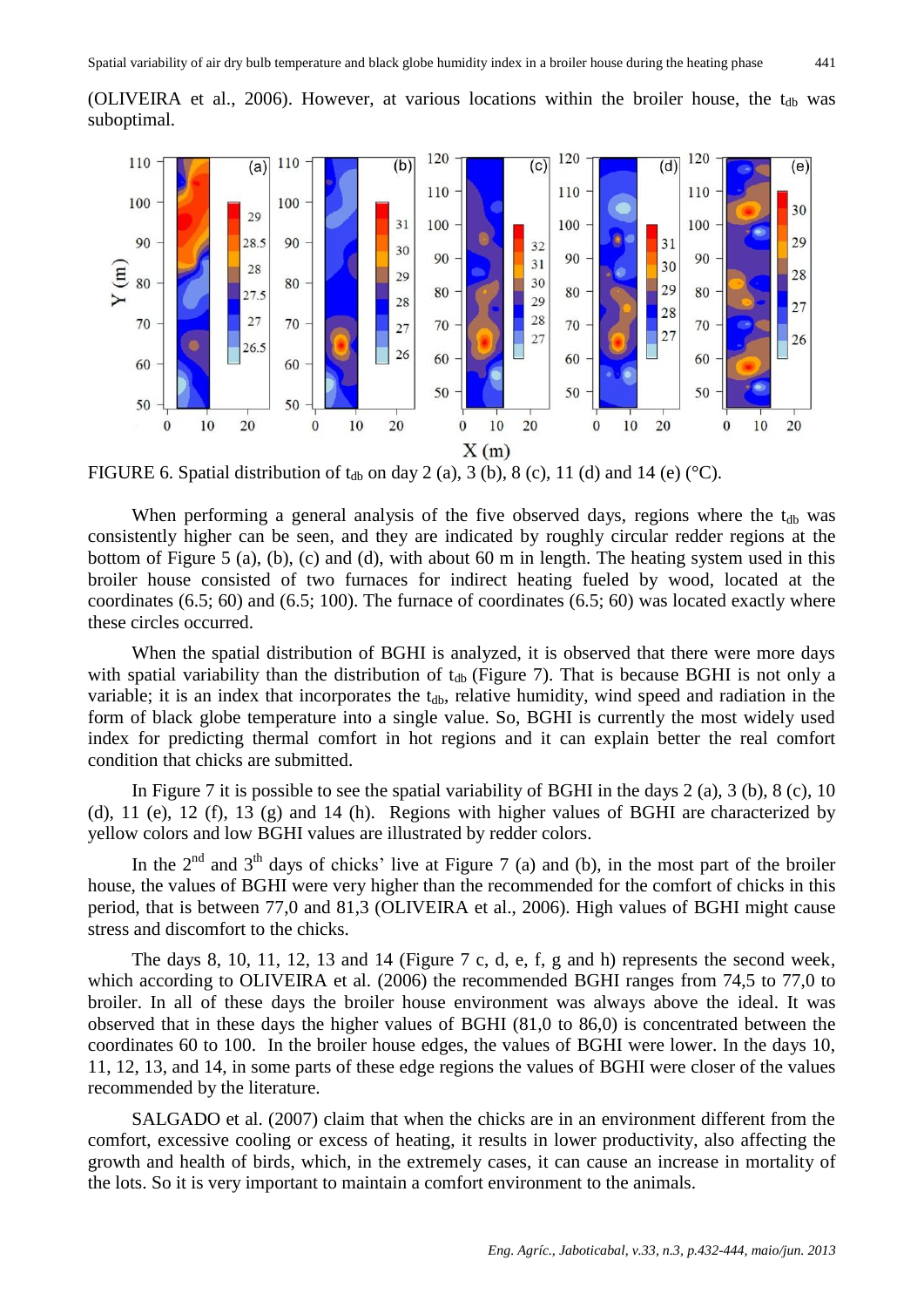

FIGURE 7. Spatial distribution of BGHI on day 2 (a), 3 **(**b**),** 8 (c), 10 (d), 11 (e), 12 (f), 13 (g) and 14 (h).

### **CONCLUSION**

The semivariograms allowed the characterization of the magnitude of spatial variability of the internal dry bulb temperature and of the black globe humidity index of a broiler house. The kriging interpolation allowed the preparation of contour maps that allowed the observation of spatial variability, where it was possible to identify the uneven distribution of dry bulb temperature and the black globe humidity index inside the broiler house. These maps also allowed the visualization of the faults in the heating system in areas of the broiler house that may impair the development of chicks and consequently the final performance of these animals.

#### **ACKNOWLEDGMENTS**

The authors express theirs thanks to CAPES, CNPq and FAPEMIG for funding this research.

### **REFERENCES**

BACHMAIER, M; BACKERS, M. Variogram or semivariogram? Understanding the variances in a variogram. *Precision Agriculture*, Dordrecht, v. 9, fev. 2008.

BUFFINGTON, D.E.; COLLASSO-AROCHO, A.; CANTON, G.H. Black globe-humidity index (BGHI) as comfort equation for dairy cows. *Transaction of the American Society of Agricultural*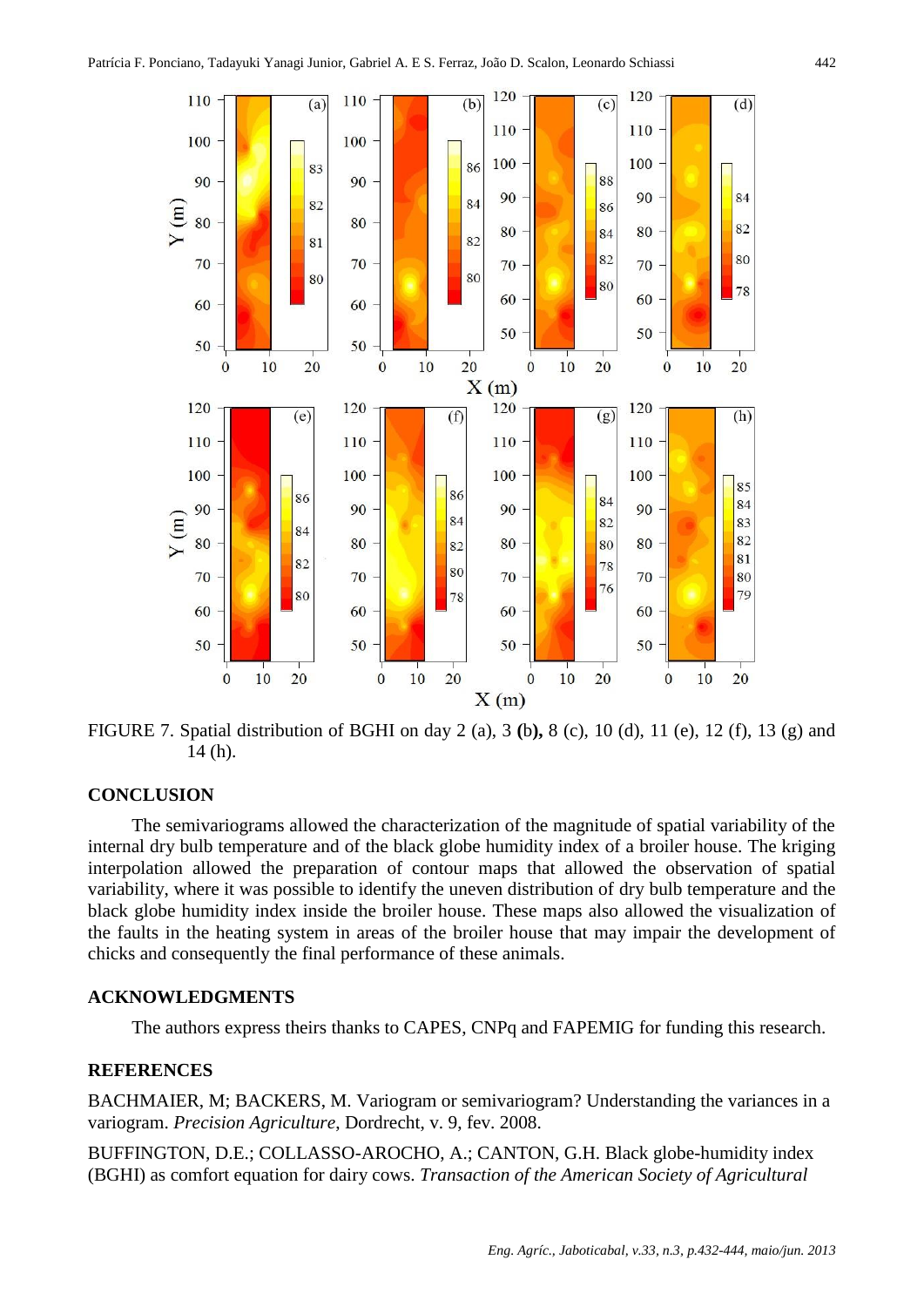*Engineering,* v.24, p.711-714, 1981.Black globe-humidity index (BGHI) as comfort equation for dairy cows. *Transaction of the ASAE*, St. Joseph, v.24, p.711-714, 1981.

CAMBARDELLA, C.A.; MOORMAN, T.B.; NOVAK, J.M.; PARKIN, T.B.; KARLEN, D.L.; TURCO, R.F.; KONOPKA, A.E. Field scale variability of soil properties in Central Iowa soils. *Soil Science Society of America Journal*, Madison, v.58, n.5, p.1501-1511, 1994.

CRESSIE, N. *Statistics for spatial data*. New York: J. Wiley, 1993. 900 p.

CORDEIRO, M.B.; TINÔCO, I. de F.F.; SILVA, J.N da; VIGODERIS, R.B.; PINTO, F.de A.de C.; CECON, P.R. Conforto térmico e desempenho de pintos de corte submetidos a diferentes sistemas de aquecimento no período de inverno. *Revista Brasileira de Zootecnia,* Viçosa-MG, v.39, n.1, p.217-224, jan. 2010.

DIGGLE, P. J.; RIBEIRO Jr., P. J. *Model based geostatistics*. New York: Springer, 2007. 230p.

FARACO, M.A.; URIBE-OPAZO, M.A.; SILVA, E. A. A.; JOHANN, J. A.; BORSSOI, J. Seleção de modelos de variabilidade espacial para elaboração de mapas temáticos de atributos físicos do solo e produtividade da soja. *Revista Brasileira de Ciência do Solo*, Viçosa, MG, v. 32, n. 2, p. 463- 476, mar./abr. 2008.

FERRAZ, G. A. S.; SILVA, F. M.; ALVES, M. C.; BUENO, R. L.; COSTA, P. A. N. Geostatistical analysis of fruit yield and detachment force in coffee. *Precision Agriculture*, Dordrecht, v. 13, n. 1, p.76-89, 2012.

ISAAKS, E. H.; SRIVASTAVA, R. M. *An introduction to applied geostatistics.* New York: Oxford University, 1989. 561 p.

JOHANN, J. A.; SILVA, M. C. A.; URIBE-OPAZO, M. A.; DALPOSSO, G. H. Variabilidade espacial da rentabilidade, perdas na colheita e produtividade do feijoeiro. *Engenharia Agrícola,* Jaboticabal, v. 30, n.4, p. 700-714, jul/ago. 2010.

KERRY, R.; OLIVER, M. A. Sampling requirements for variograms of soil properties computed by the method of moments and residual maximum likelihood. *Geoderma*, Amsterdam, v. 140, p. 383– 396, 2007.

MARCHANT, B. P.; LARK, R. M. Robust estimation of the variogram by residual maximum likelihood. *Geoderma,* Amsterdam, v. 140, n. 1-2, p. 62–72. abr. 2007.

McBRATNEY, A. B.; WEBSTER, R. Choosing functions for semi-variograms of soil properties and fitting them to sampling estimates. *Journal of Soil Science*, Oxford, v. 37, n. 3, p. 617-639, maio 1986.

MOURA, D. J.; NÄÄS, I. A; ALVES, E. C. de S; CARVALHO, T. M. R de; VALE, M. M. do; LIMA, K. A. O de. Análise de ruído para a avaliação do conforto térmico de pintinhos. *Scientia Agric*ola, Piracicaba, v. 65, n. 4, p.438-443, jul./ago. 2008.

MOURA, D.J.; BUENO, L.G.F.; LIMA, K.A.O de, CARVALHO, T.M.R. de, MAIA, A.P.A.M. Strategies and facilities in order to improve animal welfare. *Revista Brasileira de Zootecnia,* Viçosa-MG, v.39, p. 311-316, 2010. Suplemento especial.

OLIVEIRA, R. F. M.; DONZELE, J. L.; ABREU, M. L. T.; FERREIRA, R. A.; VAZ, R. G. M. V.; CELLA, P. S. Efeitos da temperatura e da umidade relativa sobre o desempenho e o rendimento de cortes nobres de frangos de corte de 1 a 49 dias de idade. *Revista Brasileira de Zootecnia,* Viçosa-MG, v.35, n.3, p.797-803, 2006.

R DEVELOPMENT CORE TEAM. *R: A language and environment for statistical computing.* Versão 12.2.1, Vienna: R Foundation for Statistical Computing, 2011. Disponível em <http://www.R-project.org/>.